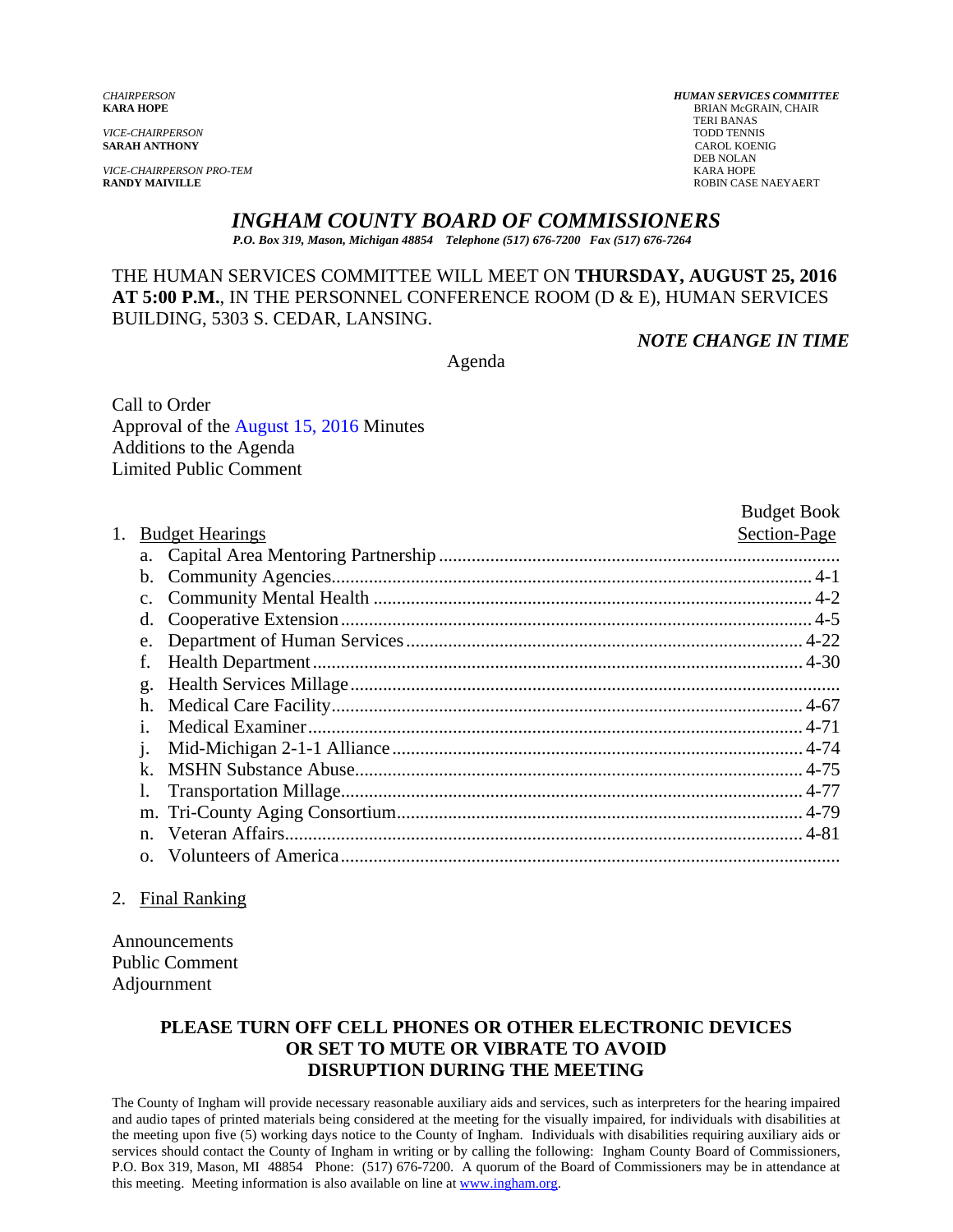## HUMAN SERVICES COMMITTEE August 15, 2016 Draft Minutes

<span id="page-1-0"></span>

| <b>Members Present:</b> | McGrain, Banas, Case-Naeyaert, Hope, Koenig (arrived at 6:34 p.m.),<br>Nolan, and Tennis |
|-------------------------|------------------------------------------------------------------------------------------|
| <b>Members Absent:</b>  | <b>None</b>                                                                              |

Others Present: Linda Vail, Jared Cypher, Robin Stites, and others

The meeting was called to order by Chairperson McGrain at 6:30 p.m.in the Personnel Conference Room "D&E" of the Human Services Building, 5303 S. Cedar Street, Lansing, Michigan.

#### Approval of the July 18, 2016 Minutes

MOVED BY COMM. HOPE, SUPPORTED BY COMM. TENNIS, TO APPROVE THE MINUTES OF THE JULY 18, 2016 MEETING. THE MOTION CARRIED UNANIMOUSLY. Absent: Commissioner Koenig. Additions to the Agenda

None.

Limited Public Comment

None.

MOVED BY COMM. NOLAN, SUPPORTED BY COMM. BANAS, TO ADOPT A CONSENT AGENDA OF THE FOLLOWING ACTION ITEMS:

- 1. Special Transportation Millage Resolution Authorizing the First Amendment to the Agreement with the Capital Area Transportation Authority Dated January 1, 2016 through December 31, 2020
- 2. Department of Health and Human Services Resolution Amending Resolution #16-338 to Authorize an Additional Supplemental Appropriation to the Department of Health and Human Services 2016 Child Care Fund Budget
- 4. Health Department
	- a. Resolution to Authorize an Agreement with Capital Area Community Services to Serve Early Head Start Children through the Family Outreach Services Program
	- b. Resolution to Authorize Amendment #5 to the 2015-2016 Comprehensive Agreement with the Michigan Department of Health and Human Services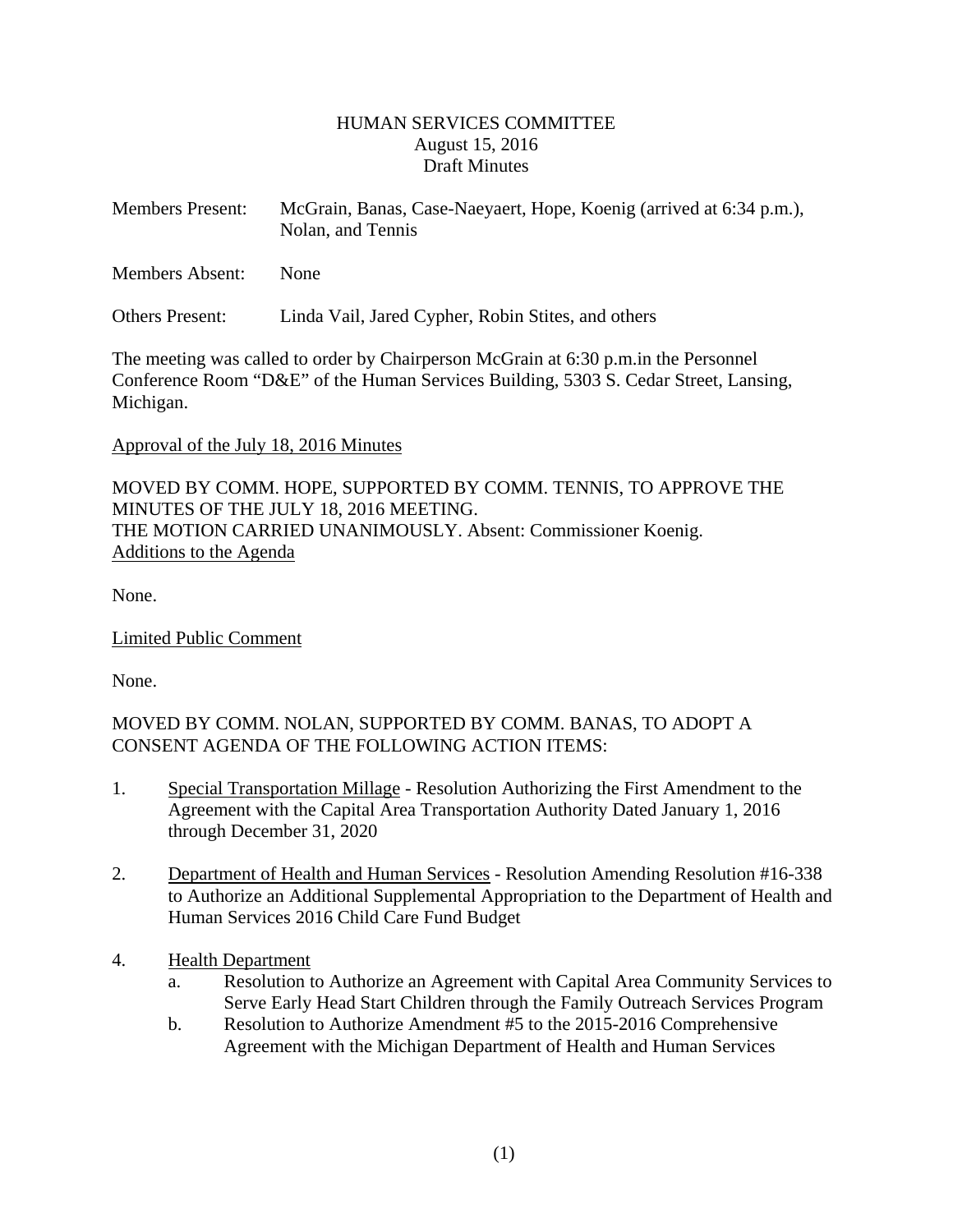- c. Resolution to Accept Funding from Michigan Association of United Ways and to Act as the Fiduciary/Payee for the Genesee Children's Healthcare Access Program
- f. Resolution to Authorize a Subcontract with Packard Health System to Provide WISEWOMAN/WISE Choices Programming

THE MOTION CARRIED UNANIMOUSLY. Absent: Commissioner Koenig.

THE MOTION TO APPROVE THE ITEMS ON THE CONSENT AGENDA CARRIED UNANIMOUSLY. Absent: Commissioner Koenig.

Please note that later in the meeting, the Committee suspended the rules to allow Commissioner Koenig to vote on the items on the consent agenda. Commissioner Koenig voted to approve the items on the consent agenda.

3. Facilities Department - Resolution Authorizing Amending Resolution #16-267 for RNA Facilities Management Janitorial Services

MOVED BY COMM. TENNIS, SUPPORTED BY COMM. NOLAN, TO APPROVE THE RESOLUTION AUTHORIZING AMENDING RESOLUTION #16-267 FOR RNA FACILITIES MANAGEMENT JANITORIAL SERVICES.

Commissioner Nolan stated that she would like to ask Rick Terrill, Facilities Director, about the cost savings from eliminating contractual janitorial services for the Drain Office and the 55<sup>th</sup> District Court. She asked if it was possible for the County to take over all janitorial services. She further stated that Mr. Terrill had previously stated that it would cost more to perform these janitorial services in-house rather than using a contractor. She further stated this resolution directly contradicted this statement and she needed Mr. Terrill to offer further explanation.

Commissioner Koenig arrived at 6:34 p.m.

# MOVED BY COMM. NOLAN, SUPPORTED BY COMM. KOENIG, TO TABLE THE RESOLUTION AUTHORIZING AMENDING RESOLUTION #16-267 FOR RNA FACILITIES MANAGEMENT JANITORIAL SERVICES.

THE MOTION CARRIED. **Yays**: McGrain, Banas, Koenig, Nolan, and Case-Naeyaert **Nay**: Tennis.

Commissioner Tennis stated that he would also like to hear more about this issue even though he voted no on tabling the resolution. He further stated that he voted no to table the resolution because he was in support of the direction this resolution was taking regarding janitorial services.

Jared Cypher, Deputy Controller, stated that he believed Mr. Terrill was only looking at this one contract for a cost savings.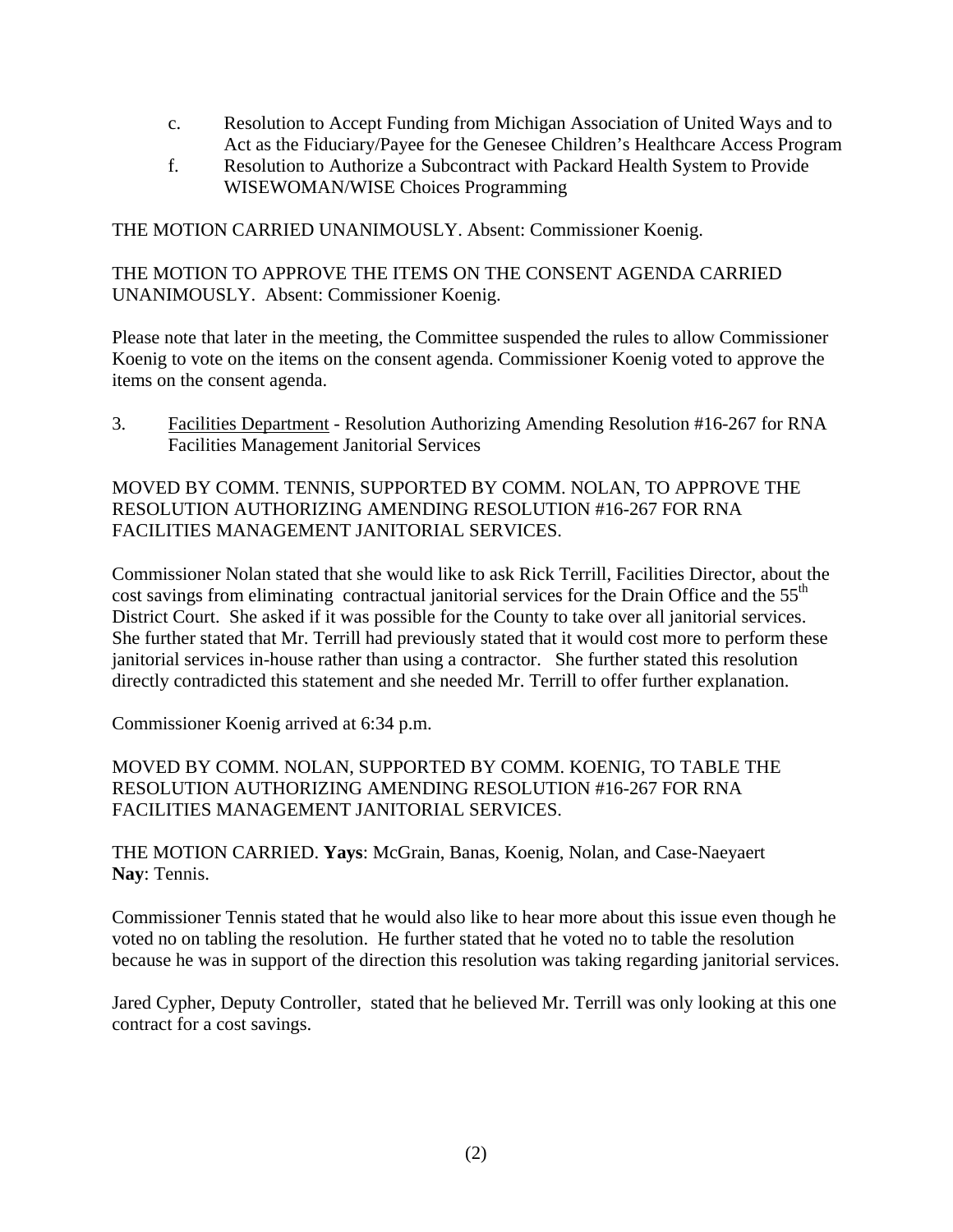MOVED BY COMM. BANAS, SUPPORTED BY COMM. CASE-NAEYAERT, TO SUSPEND THE RULES SO THAT COMMISSIONER KOENIG MAY VOTE ON THE ITEMS ON THE CONSENT AGENDA.

THE MOTION CARRIED UNANIMOUSLY.

# COMM. KOENIG VOTED TO APPROVE THE ITEMS ON THE CONSENT AGENDA.

- 4. Health Department
	- d. Resolution to Authorize an Agreement with Graphic Sciences, Inc. for the Transport, Storage and Retrieval of Health Department Files

MOVED BY COMM. NOLAN, SUPPORTED BY COMM. BANAS, TO APPROVE THE RESOLUTION TO AUTHORIZE AN AGREEMENT WITH GRAPHIC SCIENCES, INC. FOR THE TRANSPORT, STORAGE AND RETRIEVAL OF HEALTH DEPARTMENT FILES.

Commissioner Nolan stated that many Departments needed storage and that she would like to see the County supply in-house storage rather than contracting these services. She further stated that it seemed the County was paying a lot of money to store records in several different places. She indicated it would make more sense to store all records in one central place.

Mr. Cypher stated that there had been a study done by the Facilities Department which included locating additional storage.

Chairperson McGrain stated there had been an assessment of storage but no further update had been provided.

Commissioner Koenig stated she would like a status update on the assessment.

Commissioner Banas indicated her support for what the other Commissioners have stated. She further indicated that different departments have different storage needs. She inquired if there was a facility within the County system that could be retro-fitted for storage. She further inquired as to what the practices of other Counties were regarding storage.

Linda Vail, Health Officer, stated that the Health Department could not come to an agreement with the current vendor regarding their contract.

There was a discussion regarding issues with the current vendor.

Chairperson McGrain asked for an update from the Facilities Department regarding the Space Utilization Study.

Commissioner Banas asked if the cost outlined in the resolution was the same as what the County pays currently.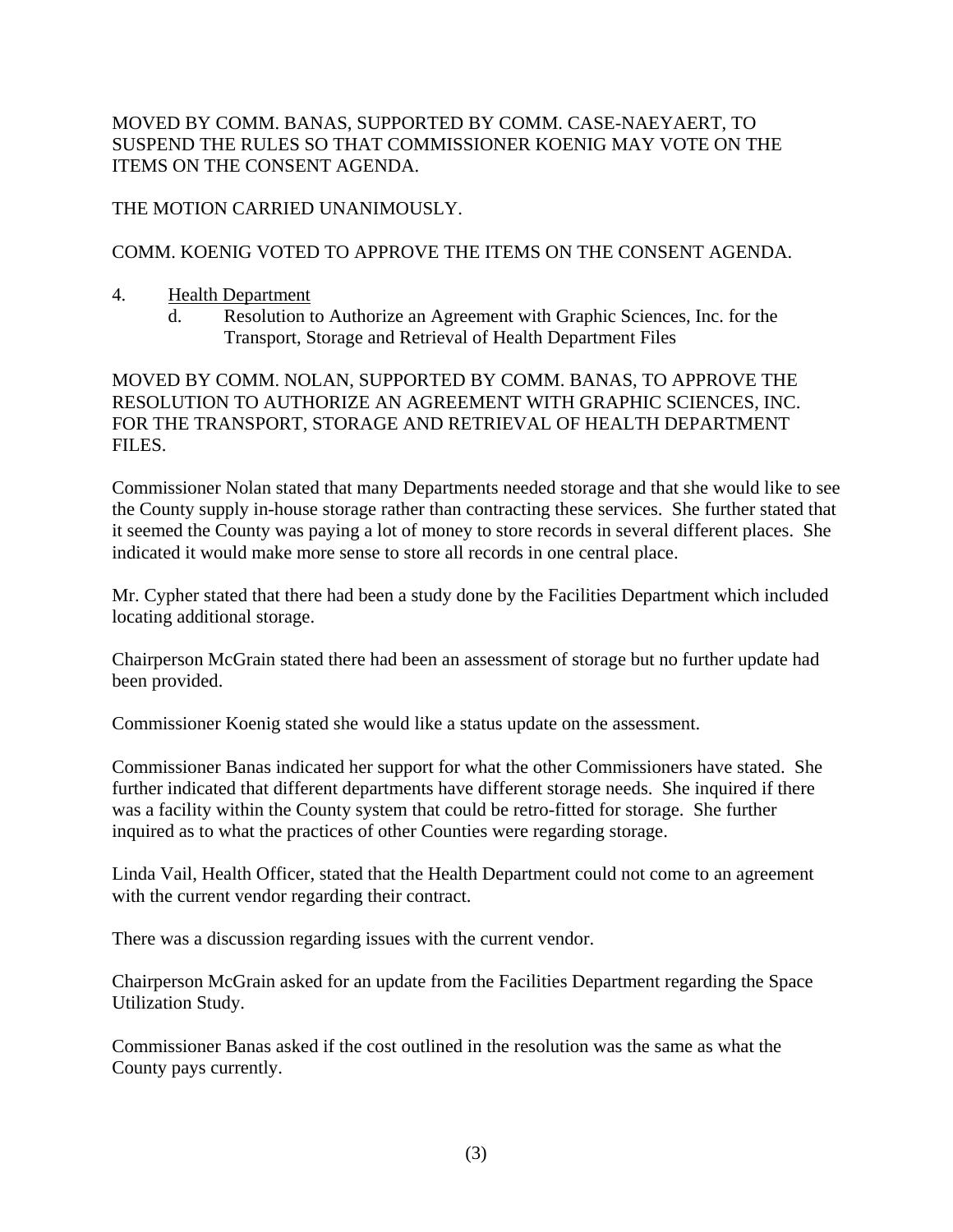Ms. Vail indicated it was.

Commissioner Koenig asked why the contract language from this vendor was acceptable to the Clerk's Office, but not the Health Department. She expressed concern that there may be an issue.

Chairperson McGrain requested that the Controller's Office look into this issue.

Commissioner Koenig requested an update on the record retention assessment and the potential elimination of some duplicate or old records.

Chairperson McGrain asked the Controller's Office for an update on this, as well.

THE MOTION CARRIED UNANIMOUSLY.

e. Resolution to Authorize an Agreement with NextGen Healthcare to Process Patient Statements

MOVED BY COMM. NOLAN, SUPPORTED BY COMM. BANAS, TO APPROVE THE RESOLUTION TO AUTHORIZE AN AGREEMENT WITH NEXTGEN HEALTHCARE TO PROCESS PATIENT STATEMENTS

Commissioner Nolan stated that there was currently Union staff performing this function and it was now going to be outsourced to a vendor.

Ms. Vail stated that the outsourcing of this function was eliminating some workload and allowing staff to focus on other work.

Commissioner Nolan asked if positions would be eliminated.

Ms. Vail indicated no positions would be eliminated. She stated that currently there was a couple vacant positions and the Health Department was reassessing the staffing levels and needs of the Billing Department.

Commissioner Nolan asked if the Union had been consulted on this change.

Ms. Vail stated that the employees would still perform billing functions. She further stated that this change would only eliminate the printing and mailing of statements.

## THE MOTION CARRIED UNANIMOUSLY.

g. Health Equity Video Presentation and Discussion

Ms. Vail presented the Health Equity Videos.